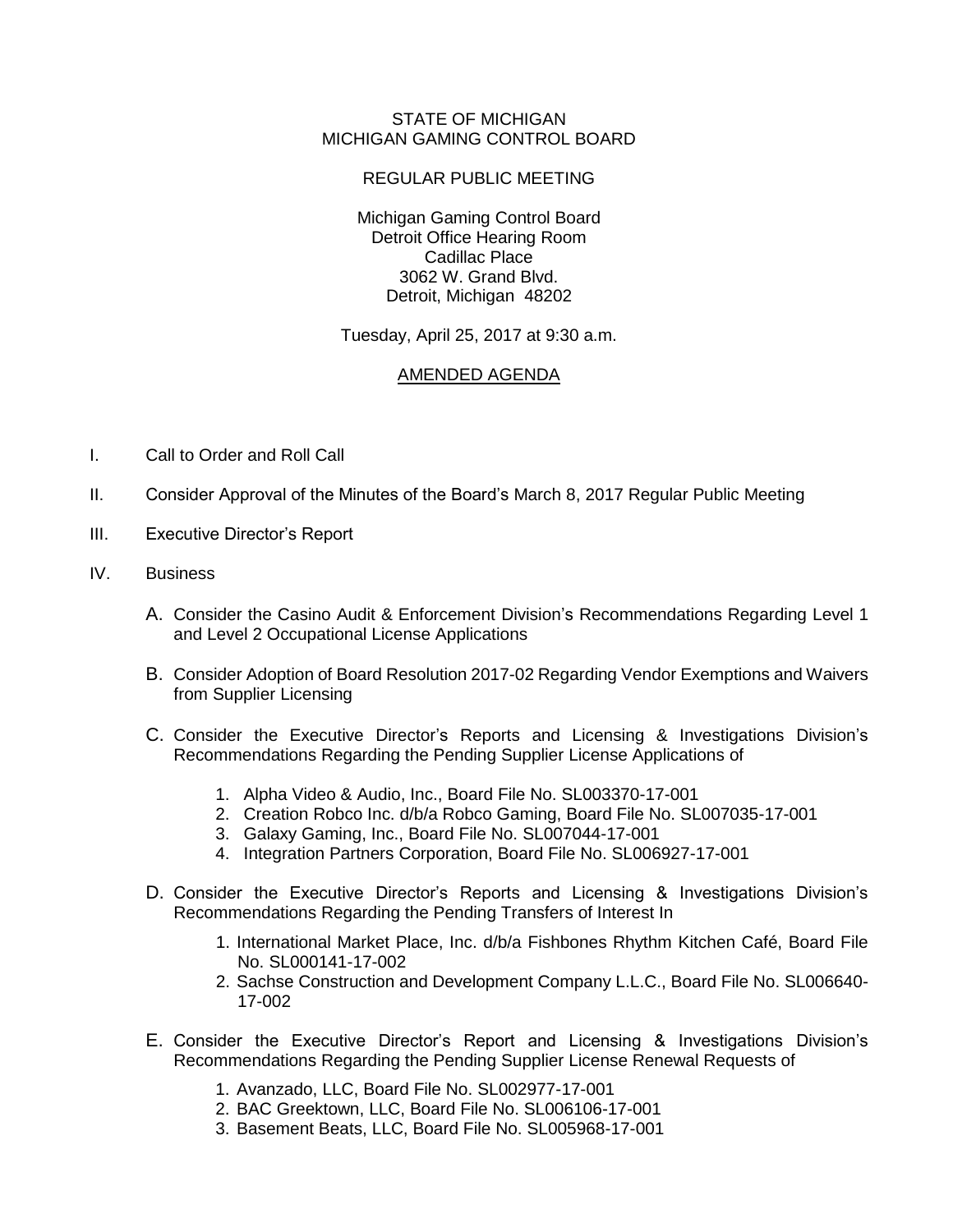- 4. Cadillac Travel, Inc., Board File No. SL006365-17-001
- 5. Caniff Electric Supply Co., Inc., Board File No. SL002291-17-001
- 6. Conti Corporation, Board File No. SL000271-17-001
- 7. Gaming Partners International USA, Inc. d/b/a GPI USA, Board File No. SL000201- 17-001
- 8. Gold Star Equipment, Inc. d/b/a Gold Star Products, Board File No. SL000146-17- 001
- 9. Great Lakes Mechanical Corp., Board File No. SL000708-17-001
- 10.Halifax Security, Inc. d/b/a North American Video, Board File No. SL005262-174- 001
- 11.International Market Place, Inc. d/b/a Fishbones Rhythm Kitchen Café, with new Key Person, MGAT Investments, Inc., Board File No. SL000141-17-003
- 12.JCM American Corporation d/b/a JCM Global, Board File No. SL000279-17-001
- 13.Konami Gaming, Inc. with new Key Persons, Kazuya Kozuki, Osamu Nakano and Thomas Anthony Jingoli, Board File No. SL001249-17-001
- 14.MRP Supply, Inc., Board File No. SL005958-17-001
- 15.Voice Data Systems, LLC d/b/a VDS, Board File No. SL004343-17-001
- 16.WPDET Associates, LLC, Board File No. SL005110-17-001
- F. Consider the Executive Director's Report and Licensing & Investigations Division's Recommendation Regarding Suitability of New Key Person of Casino Licensee MGM Grand Detroit, LLC
	- 1. Christopher John Kelley, Board File No. MGM-2017-02
- G. Consider the Executive Director's Report and Licensing & Investigations Division's Recommendation Regarding Suitability of New Key Persons of Supplier Licensee IGT
	- 1. Andrea Adolfo Boroli and Guido Giuseppe Corbetta, Board File No. SL000002-17- 001
- H. Consider the Casino Audit & Enforcement Division's Recommendation Regarding Acknowledgment of Violation of Casino Licensee Greektown Casino, LLC, Board File No. CDA-2017-01
- I. Consider the Licensing & Investigations Division's Recommendation Regarding Acknowledgment of Violation of Supplier Licensee Sachse Construction and Development Company, LLC, Board File No. SDA-2017-02
- J. Consider the Executive Director's Report and the Licensing & Investigations Division's Recommendation Regarding Greektown Casino LLC's Request for Approval of Debt Transaction and Related Requests, Board File No. GTC-2017-001
- K. Other Business
- V. Public Comment
- VI. Announce the Board's Next Scheduled Public Meeting
- VII. Consider Motion to Go into Closed Session Immediately Following this Portion of Today's Public Meeting for the Purpose of Consulting with the Board's Attorney about Trial or Settlement Strategy in Pending Litigation, to Consider Legal Memorandums of Advice Exempt From Disclosure by State or Federal Law, Discuss Background Investigations, and Receive